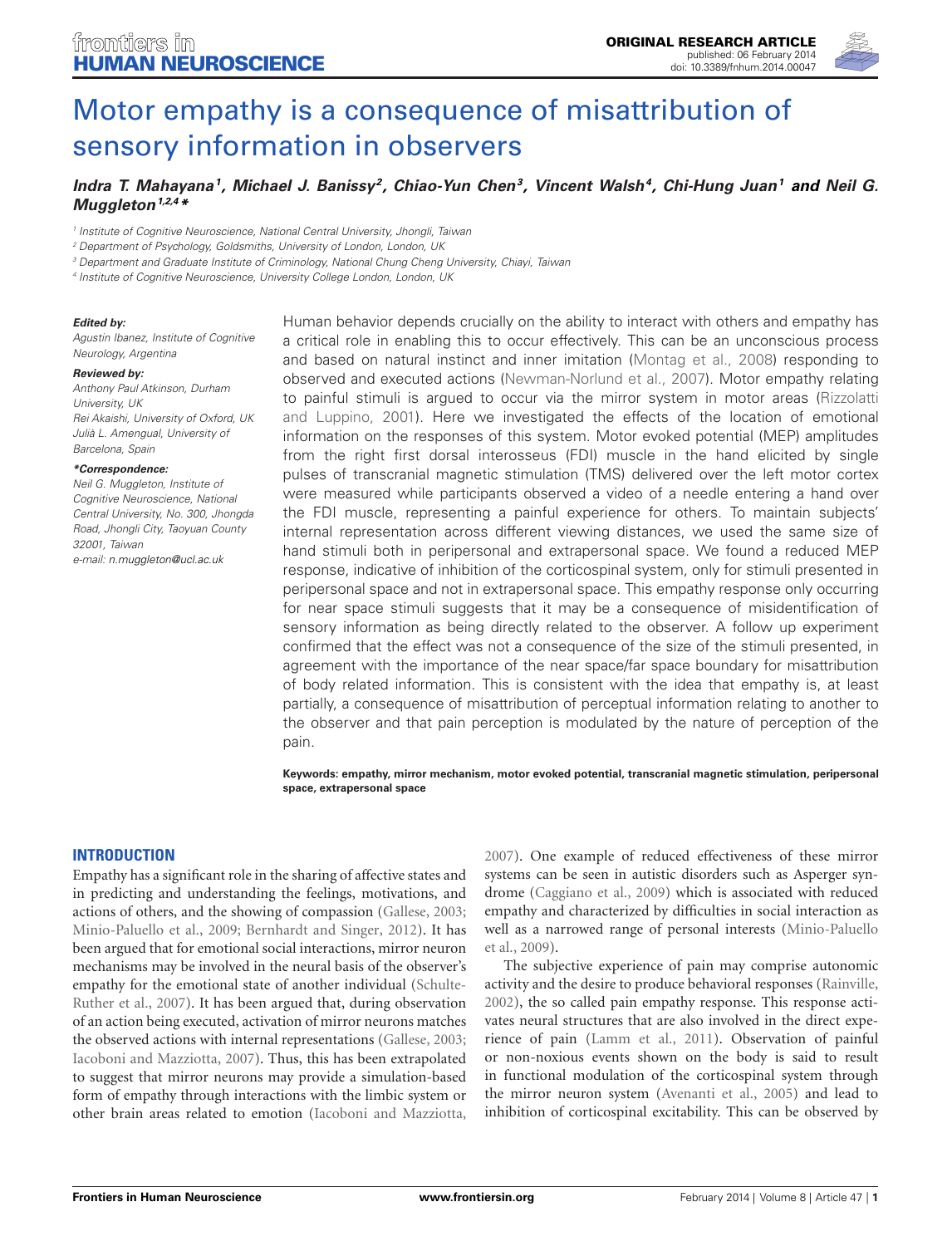measurement of motor evoked potential (MEP) signals [\(Avenanti](#page-5-12) [et al.,](#page-5-12) [2009\)](#page-5-12) and the MEP amplitude may be used to show the modulation of the motor system as a consequence of altered mirror system activity. Motor inhibition, as shown by a reduction in MEP amplitude specific to the muscle in which pain is observed, is found during the observation of needles penetrating body parts of a human model [\(Avenanti et al.,](#page-5-13) [2006\)](#page-5-13). Furthermore, tonic muscle pain in the hand may result in a long-lasting depression of the MEP amplitude resulting from transcranial magnetic stimulation (TMS) stimulation of the primary motor area in the hemisphere contralateral to the painful stimulation [\(Le Pera et al.,](#page-5-14) [2001\)](#page-5-14). This is therefore a good method for observation of changes, presumably modulation of corticospinal excitability, induced by pain and the mirror neuron system modulation of action. It is worth noting that similar stimuli have also been employed in conjunction with fMRI, showing responses in anterior cingulate cortex [\(Morrison et al.,](#page-5-15) [2004\)](#page-5-15).

Dynamic processes relating to peripersonal and extrapersonal space coding are important for perceiving the correct spatial position of target objects [\(Berti et al.,](#page-5-16) [2002\)](#page-5-16). Mirror functions in space have been investigated in monkey studies and those in the premotor cortex (F5) and anterior intrapariteal area (AIP) play a fundamental role in space and action perception relating to the spatial organization of movements [\(Rizzolatti and Matelli,](#page-5-17) [2003\)](#page-5-17). These areas respond mainly to visual stimuli presented in peripersonal space [\(Graziano,](#page-5-18) [1997;](#page-5-18) [Holmes and Spence,](#page-5-19) [2004\)](#page-5-19) thus exhibiting spatial selectivity for subsequent types of behavioral responses. Examples of this include approaching behavior performed in extrapersonal space or competitive behavior in peripersonal space [\(Caggiano et al.,](#page-5-8) [2009\)](#page-5-8).

We hypothesized that different somatomotor responses might be observed in human when "mirror-matching" occurs when observing others' feelings at different viewing distances. According to [Avenanti et al.](#page-5-13) [\(2006\)](#page-5-13), motor reaction to observation of pain that results in suppression of MEPs amplitude may be due to a *mirror-like resonance* mechanism that extracts basic sensory qualities of another person's painful experience, for example: the location of the noxious stimulus. Our primary hypothesis was that such a change is potentially a consequence of misattribution of observed stimuli as relating to the body of the observer. Consequently, this leads to the prediction that effects of observed painful stimuli will be greater if they are presented in a position where it is more plausible that they are actual representations of the observer's own body (i.e., in peripersonal or near space) than when they are in a position where this is less likely (i.e., extrapersonal or far space). We therefore manipulated the distances at which affective visual stimuli were presented to evaluate the effects on motor system excitability as an index of pain empathy responses.

# **MATERIALS AND METHODS**

### **PARTICIPANTS**

Eleven right handed subjects (5 males and 6 females, mean age:  $24.2 \pm 1.9$  years) with no previous history of neurological problems, all with normal or corrected to normal vision, and without colorblindness participated in the experiment. Right handedness

was determined using an adapted version of the Edinburgh Handedness Inventory. Prior to the experiment, participants were also required to verbally report any anxiety or phobia of needles or if they had any conditions involving prolonged use of drugs administered by injection (e.g., insulin-dependent diabetic mellitus). The presence of any of these would have resulted in exclusion from the study. All participants were naïve regarding the experiment task and gave informed consent prior to participation. This experiment was conducted in accordance with the Declaration of Helsinki and the protocol was approved by the local Ethics Committee.

## **ELECTROMYOGRAM AND TRANSCRANIAL MAGNETIC STIMULATION (TMS) RECORDINGS**

A Magstim 200 Super-Rapid Stimulator was used to deliver stimulation via a 70 mm figure of eight coil (Magstim Co., Whitland, Dyfed, UK). The left motor cortex was located initially 5 cm left of the vertex and single pulses of TMS applied near this location to identify the best area to produce a twitch in the right first dorsal interosseus (FDI) muscle of the hand (the level of stimulation used depending on the responses in each subject). The minimum machine output intensity to produce a visually observed muscle twitch was identified using a modified binary search algorithm [\(Tyrrell and Owens,](#page-5-20) [1988;](#page-5-20) [Thilo et al.,](#page-5-21) [2004;](#page-5-21) [Silvanto et al.,](#page-5-22) [2007\)](#page-5-22). The obtained intensity then was decreased to identify the resting motor threshold (rMT), rMT was defined as the minimum intensity to produce a peak to peak MEP of 50  $\mu$ V in at least 5 out of 10 consecutive trials (or with 50% probability) in the relaxed FDI muscle [\(Rossini et al.,](#page-5-23) [1994;](#page-5-23) [Avenanti et al.,](#page-5-11) [2005,](#page-5-11) [2006\)](#page-5-13). TMS pulses during the experiment were delivered at an intensity of 120% of this resting motor threshold for each subject individually (mean intensity:  $80.9 \pm 14.2\%$  of machine output). After the experiment session, none of the participants complained of or reported any discomfort related to the TMS received.

MEPs induced by single pulse TMS over the left motor cortex were recorded simultaneously from the right FDI and abductor digiti minimi (ADM) muscles during the experiment using the Biopac MP35 system (Biopac System, Inc, CA, USA) and were band-pass filtered (20 Hz–2.5 kHz), digitized (sampling rate 5 kHz) and stored for offline analysis to measure the mean peakto-peak (p-p) amplitudes of twitches from the FDI and ADM muscles. The MEPs recorded from the ADM muscle location served as a control for the specificity of any changes seen in the FDI muscle activity during the experiment and reliable responses from this muscle were confirmed during the localization and thresholding of the FDI muscle.

## **PROCEDURE**

Participants had to perform 8 blocks of trials, 4 blocks for each distance (near or far space) with 2 blocks of the pain and touch conditions. There were 24 trials per block and a TMS pulse was delivered every trial. Consequently there were 48 trials for each condition (pain or touch) at each distance. A trial started with a fixation cross for 1 s, followed by a video stimulus for 2.5 s, and followed by a blank screen for 7.5 s (similar to the long intertrial interval used by [Avenanti et al.,](#page-5-11) [2005\)](#page-5-11). A single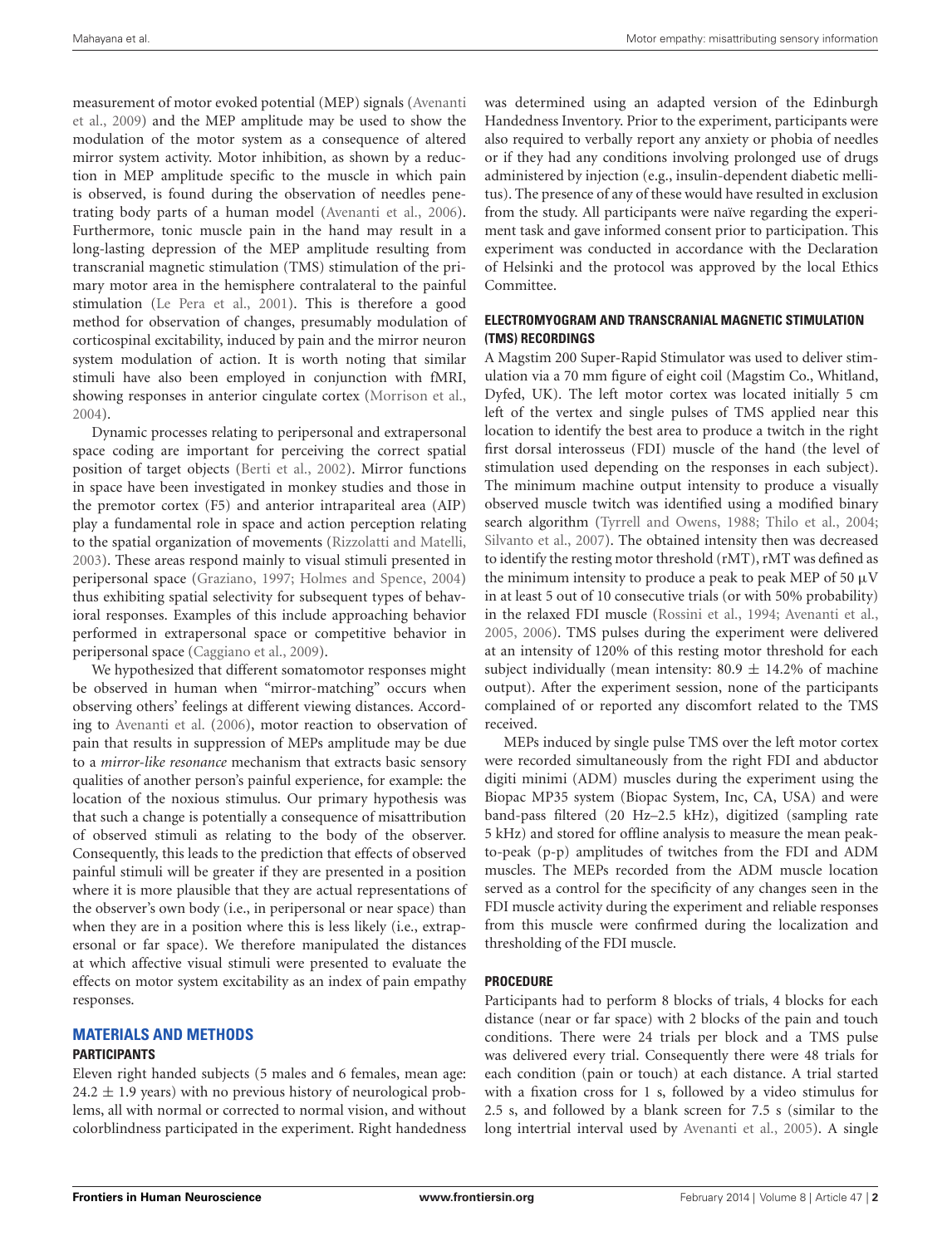

<span id="page-2-0"></span>TMS pulse was delivered during the clip, when the needle had penetrated the hand (pain condition) or the cotton swab had touched (touch condition) the skin, both of which were over the location equivalent to the FDI muscle. MEPs elicited were collected. These stimuli have previously been used by [Avenanti](#page-5-11) [et al.](#page-5-11) [\(2005\)](#page-5-11) and [Minio-Paluello et al.](#page-5-4) [\(2009\)](#page-5-4).

Participants were not given any information about the onset of TMS and instructed to watch carefully and pay attention to the video stimuli and asked to keep their right hand relaxed.

Presentation of the video stimuli was controlled with E-Prime (Psychology Software Tools Inc., Pittsburgh, PA) in color presentation and showed the same male right hand for all trials. The video stimuli were presented on a 19 inch cathode ray tube monitor, with 75 Hz refresh rate, either in near space or far space with the presentation order counterbalanced (see **[Figures 1A, B](#page-2-0)**). The near space location was 70 cm from the observers and far space at 140 cm, fitting with the definition of near space as a distance within arm reach [\(Wooding and Allport,](#page-5-24) [1998;](#page-5-24) [Weiss](#page-5-25) [et al.,](#page-5-25) [2000\)](#page-5-25). The size of the video animations display were 15  $\times$  10° of visual angle (size of the hand approx. 9.5  $\times$  8.4° of visual angle) and were controlled in both the near and far conditions so there were no changes of the size (in terms of degrees of visual angle) of the hand pictured in the video. With this manipulation, in dim light experiment room, we expected that participants were unaware of the difference between two viewing distances.

Participants were seated comfortably either 70 or 140 cm away from the display with the center of the screen at eye level for both the near and far conditions. Head position was controlled by a chinrest. The right hand, with electromyography electrodes attached, rested on a table in front of the participant.

### **Follow up experiment**

Following the experiment described above, a second, broadly similar experiment was conducted to evaluate whether any results obtained were affected by the size of the hand displayed in the far space condition (i.e., was the fact that it was essentially a large hand presented further away important). As such, the experiment was repeated as described above with the exception that the stimuli presented in near and far space were identical in size on this occasion (see **[Figure 3A](#page-4-0)**). Twelve righthanded subjects (6 males and 6 females, mean age:  $22.4 \pm 2.3$ years, mean TMS threshold 78.3  $\pm$  7.7%) took part in this experiment.

### **DATA ANALYSIS**

### **Subjective measures analysis**

Subjective measures analysis was carried out to evaluate participants' subjective perception of pain. In the subjective measures analysis, to assess participants' perception of pain we used the short form McGill Pain Questionnaire (SF-MPQ), a multidimensional measure of perceived pain in adults, consisting of the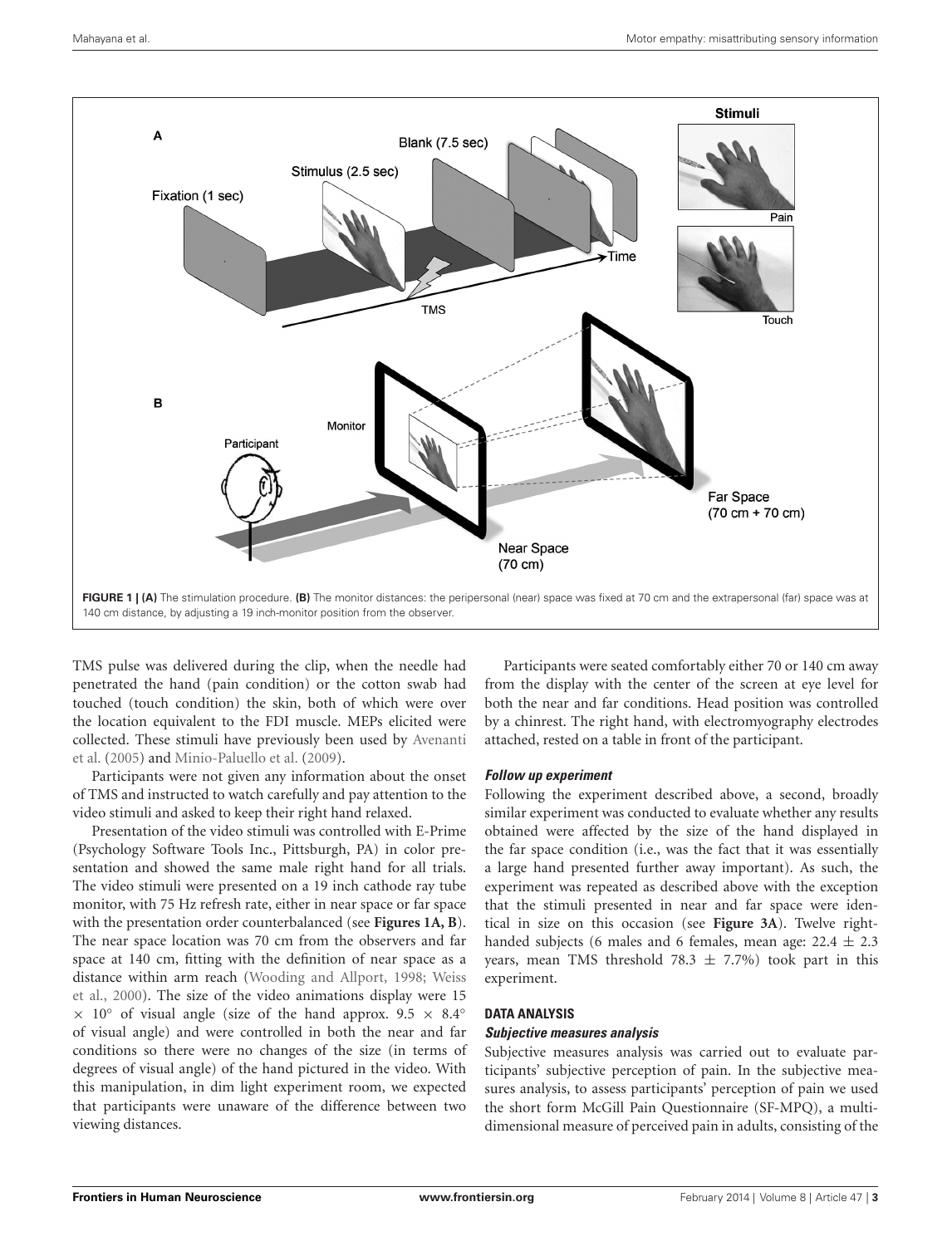

<span id="page-3-0"></span>Pain Rating Index (PRI), a visual analog scale (VAS), and Present Pain Intensity (PPI). All of the subjects were asked to rate the observed stimuli after the TMS session in order to minimize bias. The PRI was used to rate participants' subjective pain perception and required them to imagine how the pain would feel if applied to them. This consists of 15 representative words that are rated on a 4-point *Likert*-type rating scale ranging from 0 (none) to 3 (severe) with 11 sensory and 4 affective words. Using a VAS (10-cm-long) and PPI (range from 0 to 5), participants were asked about the pain intensity shown in the video animation and whether participants considered the pain sensation represented in the video to be intense.

### **Motor evoked potential (MEP) analysis**

The MEP data were recorded during the experiment for later analysis using Biopac BSL 4.0 software (Biopac System, Inc, CA, USA). The MEP data was processed offline and the trials with electromyogram (EMG) activity before TMS (less than 5% of trials) were excluded from analysis. The p-p MEPs amplitudes outside the mean  $\pm$  2 standard deviations were also excluded.

*Correlation analysis of subjective measurements and motor evoked potential (MEP) amplitude change.* The indices of MEP amplitude change were computed as follows: amplitude during observation of the pain condition minus amplitude during observation of the touch hand condition divided by the average of the same two conditions. For the correlation of subjective measurements and MEPs amplitude change, *Pearson* correlation coefficients between indices of amplitude change of MEPs recorded from each muscle and subjective reports were computed in each experiment.

*Motor evoked potential (MEP) amplitudes in near and far space.* Analysis of the MEP amplitudes was done with a within-subject repeated measures three-way analysis of variance (ANOVA) with distance (near and far), condition (pain and touch), and muscle (FDI and ADM) as within-subject factors. The MEP amplitudes recorded during "Needle in FDI" condition in near and far

conditions were compared against the value of "Touch in FDI" condition in near and far conditions by means of paired-sample *t*-tests.

# **RESULTS**

## **THE CORRELATION OF SUBJECTIVE MEASUREMENTS AND MOTOR EVOKED POTENTIALS (MEPs) AMPLITUDE CHANGE**

In the analysis of subjective measurements indexes, the mean of the sensory-PRI score was  $19.2 \pm 3.5$  SD and the affective-PRI was  $4.2 \pm 3.0$  SD. In each question, the sensory-PRI was higher than the affective-PRI (1.7  $\pm$  0.3 vs. 1.1  $\pm$  0.07 SD,  $t_{(10)} = 3.361$ ,  $p = 0.007$ ). Sensory-PRI analysis showed a predicted negative correlation with MEP amplitude change for the near viewing distance  $(r = -0.560, p = 0.037)$ . For the far distance there was also a correlation but this was not significant  $(r = -0.502,$  $p = 0.070$ ). We found the video stimuli could induce perception of moderately intense pain (VAS:  $4.9 \pm 2.2$  cm and PPI score  $2.5 \pm 1.4$ ). Moderate scores of VAS and PPI indices showed that the observation of pain scene visual stimuli triggered emotional reactions of personal distress [\(Avenanti et al.,](#page-5-12) [2009\)](#page-5-12).

#### **MOTOR EVOKED POTENTIAL (MEP) AMPLITUDES**

Analysis of the MEP amplitudes with a within-subject repeated measures three-way ANOVA with distance (near and far), condition (pain and touch), and muscle (FDI and ADM) as within-subject factors revealed a significant interaction  $(F_{(1,10)} =$ 10.742,  $p = 0.008$ ). Two-way interactions of distance vs. muscle and condition vs. muscle showed no significant results ( $F_{(1,10)}$  = 1.121,  $p = 0.315$  and  $F_{(1,10)} = 0.599$ ,  $p = 0.457$ , respectively). A significant main effect of muscle was found  $(F_{(1,10)} = 6.580,$  $p = 0.028$ ), with no significant main effect of distance and condition ( $F_{(1,10)} = 0.540$ ,  $p = 479$ , and  $F_{(1,10)} = 0.042$ ,  $p = 0.841$ , respectively).

Separate two-way ANOVAs with factors of distance (near and far) and condition (pain and touch) were carried out for each muscle. In FDI muscle, a significant two-way interaction of distance vs. condition was found  $(F_{(1,10)} = 7.810, p = 0.019)$ , with no significant main effect of distance ( $F_{(1,10)} = 1.617$ ,  $p = 0.232$ ) or condition ( $F_{(1,10)} = 0.279$ ,  $p = 0.609$ ). For the ADM muscle, no significant two-way interaction was found  $(F_{(1,10)} = 0.116, p =$ 0.740).

In *post-hoc* analyses, significantly lower FDI MEP amplitudes during the pain condition for the near distance were found when compared to amplitudes during the touch condition for the near distance  $(t_{(10)} = 2.73, p = 0.021)$  and amplitudes during pain condition for the far distance ( $t_{(10)} = -2.796$ ,  $p = 0.019$ ). This revealed that the display of actual painful stimuli delivered to the hand resulted in modulation of the motor cortex representing this area (potentially via an inhibition of corticospinal excitability) but only when presented in near space and not for far space (see **[Figure 2](#page-3-0)**).

### **FOLLOW UP EXPERIMENT**

Analysis was conducted in the same manner as the initial experiment. As before, a three-way ANOVA revealed a significant interaction ( $F_{(1,11)} = 5.471$ ,  $p = 0.039$ ). A significant two-way interaction of distance vs. muscle was found  $(F_{(1,11)} = 6.488,$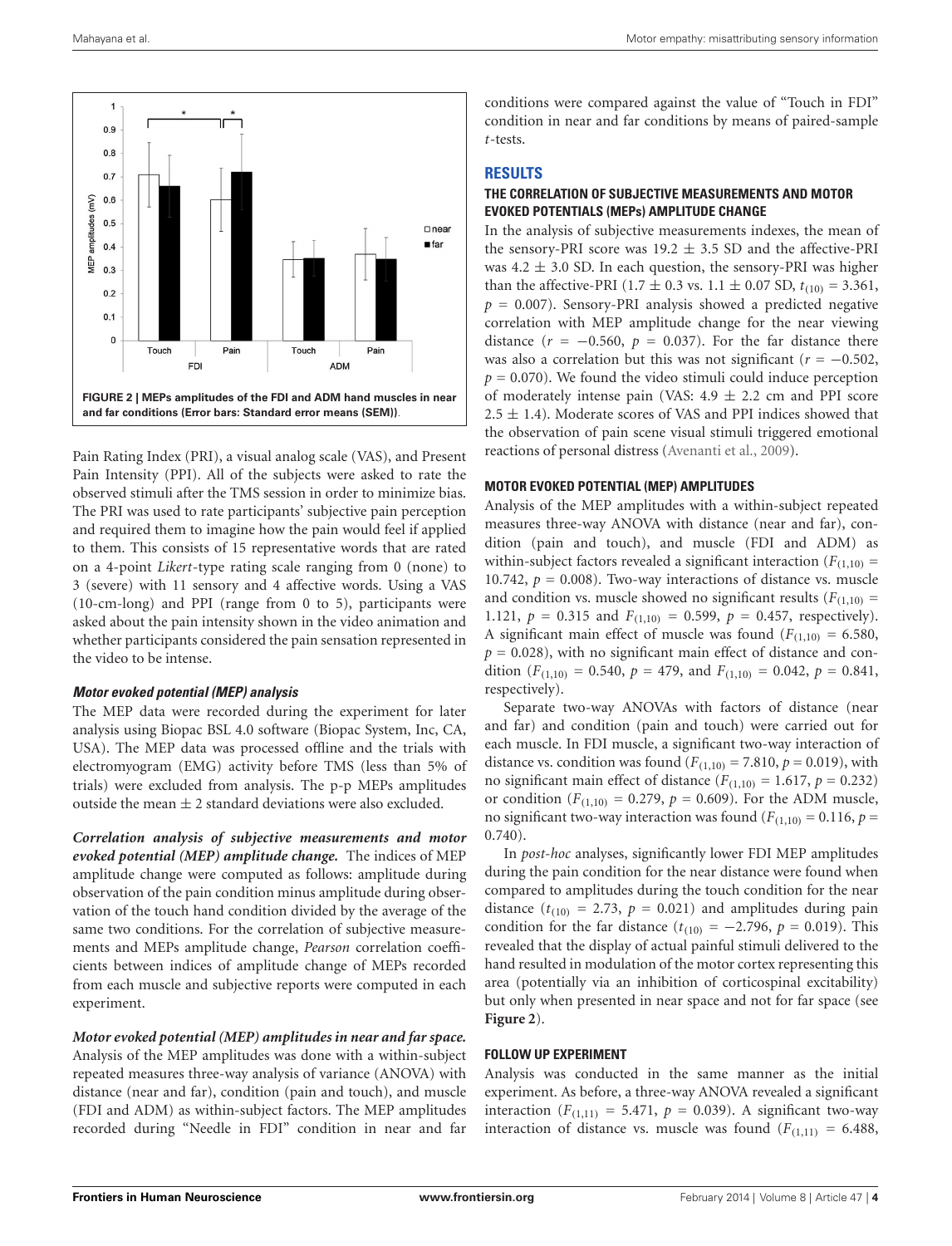

<span id="page-4-0"></span> $p = 0.027$ ) with significant main effects of muscle and distance  $(F_{(1,11)} = 42.578, p < 0.001$  and  $F_{(1,11)} = 6.447, p = 0.028$ , respectively). The main effect of distance may have been due to the differing visual angle of the stimuli in near and far space. Separate two-way ANOVAs were carried out for each muscle. In FDI muscle, a significant two-way interaction of distance vs. condition was found  $(F_{(1,11)} = 5.281, p = 0.042)$ , with significant main effects of distance  $(F_{(1,11)} = 7.124, p = 0.022)$  and condition  $(F_{(1,11)} = 5.145,$  $p = 0.044$ ). In contrast, for the ADM muscle, no significant two-way interaction was found  $(F_{(1,11)} = 0.045, p = 0.836)$ . In *post-hoc* analyses, the results were also similar to the initial experiment. In near space the FDI MEP amplitudes during the pain condition were lower compared to amplitudes during the touch condition  $(t_{(11)} = 2.800, p = 0.017)$  and also when compared with amplitudes during the pain condition for the far condition  $(t_{(11)} =$ −3.739, *p* = 0.003) (see **[Figure 3B](#page-4-0)**). These results confirm that the initial findings of a lack of effect for the far pain condition were not a consequence of the size of the stimuli presented.

## **DISCUSSION**

In this study, we investigated the pain empathy response for different viewing distances, looking at both near and far space. Results were consistent with previous studies that found a reduction in amplitudes of MEPs during the observation of needles penetrating body parts of a human model [\(Le Pera et al.,](#page-5-14) [2001;](#page-5-14) [Avenanti et al.,](#page-5-11) [2005,](#page-5-11) [2006\)](#page-5-13). Importantly, our study showed that the empathy response indexed by MEP modulation is limited only to peripersonal space. It was also in line with a study of spatial predictability of somatosensory targets by [Van Damme](#page-5-26) [and Legrain](#page-5-26) [\(2012\)](#page-5-26) which suggested that spatial attention to a painful somatosensory stimulus is modulated only when the somatosensory targets were in near locations. In the present study, the reduced MEP seen only for near space pain related stimuli suggests is consistent with it being a consequence of misidentification of sensory information, with the MEPs being unaffected by far space stimuli. This effect was also found regardless of whether the stimuli were presented with similar retinal sizes or in smaller with greater distance.

When the painful stimulus is near, it may activate the detection system to facilitate the processing of behaviorally significant sensory input and to select the appropriate response [\(Legrain](#page-5-27) [et al.,](#page-5-27) [2011\)](#page-5-27). As a painful sensation is unsurprisingly identified as something to be avoided, it is particularly important to monitor nearby objects in order to coordinate avoidance and defense with the aim of preventing potential physical threats, maintain the physical integrity of the body and avoid tissue damage [\(Cooke and](#page-5-28) [Graziano,](#page-5-28) [2004;](#page-5-28) [Van Damme and Legrain,](#page-5-26) [2012\)](#page-5-26).

Empathy is the ability to appreciate the emotions and feelings of others with a minimal distinction between the two [\(Decety,](#page-5-29) [2011\)](#page-5-29). The use of painful video stimuli was expected to result in somatic resonance in pain processing areas for others and the self, and triggering empathic responses. The expression of pain also provides a crucial signal that can motivate comforting and caring behaviors in others. In peripersonal space, there is an emergent capacity for self-awareness that is linked to the development of more advanced forms of empathy and social attachment serves intrinsically important regulatory functions related to security, nurturing and distress alleviation [\(Decety and Svetlova,](#page-5-30) [2012\)](#page-5-30). Furthermore, this function in peripersonal space is important in terms of human–human interactions for prosocial behavior such as shaking hands or kissing the cheek of another [\(Lloyd,](#page-5-31) [2009\)](#page-5-31).

The empathy system related to motor excitability was modulated by stimuli in peripersonal space but seems to be unaffected when the stimuli were presented in extrapersonal space. An ability to disambiguate peripersonal from extrapersonal space allows the observer to evaluate interpersonal behaviors [\(Caggiano](#page-5-8) [et al.,](#page-5-8) [2009\)](#page-5-8). Thus, it might be assumed that in extrapersonal space, the brain limits the ability to regulate emotions as brain function related to extrapersonal space is more important in producing action or in movement planning [\(Rosenbaum et al.,](#page-5-32) [2001\)](#page-5-32) rather than regulating responses that may relate to effects on the self.

Perception of an emotion or feeling in another individual activates neural mechanisms responsible for the generation of similar emotions [\(Gallese,](#page-5-3) [2003;](#page-5-3) [Gallese et al.,](#page-5-33) [2007\)](#page-5-33). We show that the motor empathy response has a distance limitation. This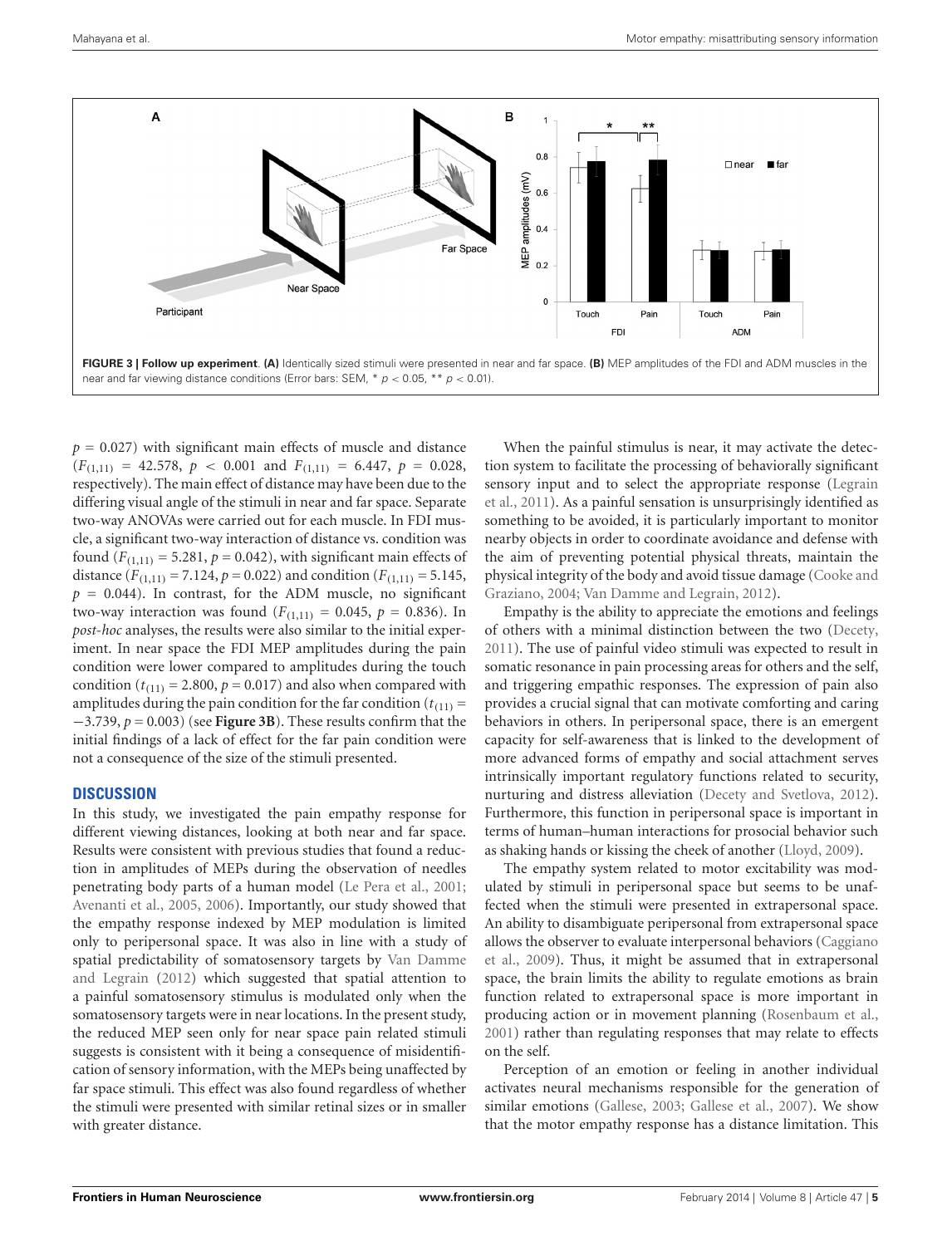suggests that empathy responses of this type may be, at least partially, a consequence of the misidentification of visual information as relating to the observer. This may explain (at least partially) findings such as the effects of race on empathy [\(Forgiarini et al.,](#page-5-34) [2011\)](#page-5-34) and also leads to the prediction that the empathy related modulation of the motor response should reflect the (perceived) similarity of the observer and the stimulus and be altered should the stimulus be presented in a manner which the observer would be unable to replicate (for example, using unusual hand positions).

## **ACKNOWLEDGMENTS**

This work was supported by the National Science Council, Taiwan (Grant number: NSC-100-2410-H-008-074-MY3, NSC-102- 2410-H-008-021-MY3 and NSC-102-2420-H-008-001-MY3). We are grateful to Prof. Salvatore Aglioti for permission to use the video stimuli employed in the study.

### **REFERENCES**

- <span id="page-5-11"></span>Avenanti, A., Bueti, D., Galati, G., and Aglioti, S. M. (2005). Transcranial magnetic stimulation highlights the sensorimotor side of empathy for pain. *Nat. Neurosci.* 8, 955–960. doi: 10.1038/nn1481
- <span id="page-5-13"></span>Avenanti, A., Minio-Paluello, I., Bufalari, I., and Aglioti, S. M. (2006). Stimulusdriven modulation of motor-evoked potentials during observation of others' pain. *Neuroimage* 32, 316–324. doi: 10.1016/j.neuroimage.2006.03.010
- <span id="page-5-12"></span>Avenanti, A., Minio-Paluello, I., Bufalari, I., and Aglioti, S. M. (2009). The pain of a model in the personality of an onlooker: influence of state-reactivity and personality traits on embodied empathy for pain. *Neuroimage* 44, 275–283. doi: 10.1016/j.neuroimage.2008.08.001
- <span id="page-5-5"></span>Bernhardt, B. C., and Singer, T. (2012). The neural basis of empathy. *Annu. Rev. Neurosci.* 35, 1–23. doi: 10.1146/annurev-neuro-062111-150536
- <span id="page-5-16"></span>Berti, A., Smania, N., Rabuffetti, M., Ferrarin, M., Spinazzola, L., D'amico, A., et al. (2002). Coding of far and near space during walking in neglect patients. *Neuropsychology* 16, 390–399. doi: 10.1037/0894-4105.16.3.390
- <span id="page-5-8"></span>Caggiano, V., Fogassi, L., Rizzolatti, G., Thier, P., and Casile, A. (2009). Mirror neurons differentially encode the peripersonal and extrapersonal space of monkeys. *Science* 324, 403–406. doi: 10.1126/science.1166818
- <span id="page-5-28"></span>Cooke, D. F., and Graziano, M. S. (2004). Sensorimotor integration in the precentral gyrus: polysensory neurons and defensive movements. *J. Neurophysiol.* 91, 1648–1660. doi: 10.1152/jn.00955.2003
- <span id="page-5-29"></span>Decety, J. (2011). Dissecting the neural mechanisms mediating empathy. *Emot. Rev.* 3, 92–108. doi: 10.1177/1754073910374662
- <span id="page-5-30"></span>Decety, J., and Svetlova, M. (2012). Putting together phylogenetic and ontogenetic perspectives on empathy. *Dev. Cogn. Neurosci.* 2, 1–24. doi: 10.1016/j.dcn.2011. 05.003
- <span id="page-5-34"></span>Forgiarini, M., Gallucci, M., and Maravita, A. (2011). Racism and the empathy for pain on our skin. *Front. Psychol.* 2:108. doi: 10.3389/fpsyg.2011.00108
- <span id="page-5-3"></span>Gallese, V. (2003). The manifold nature of interpersonal relations: the quest for a common mechanism. *Philos. Trans. R. Soc. Lond. B Biol. Sci.* 358, 517–528. doi: 10.1098/rstb.2002.1234
- <span id="page-5-33"></span>Gallese, V., Eagle, M. N., and Migone, P. (2007). Intentional attunement: mirror neurons and the neural underpinnings of interpersonal relations. *J. Am. Psychoanal. Assoc.* 55, 131–175. doi: 10.1177/00030651070550010601
- <span id="page-5-18"></span>Graziano, M. S. (1997). Coding the locations of objects in the dark. *Science* 277, 239–241. doi: 10.1126/science.277.5323.239
- <span id="page-5-19"></span>Holmes, N. P., and Spence, C. (2004). The body schema and the multisensory representation(s) of peripersonal space. *Cogn. Process.* 5, 94–105. doi: 10. 1007/s10339-004-0013-3
- <span id="page-5-7"></span>Iacoboni, M., and Mazziotta, J. C. (2007). Mirror neuron system: basic findings and clinical applications. *Ann. Neurol.* 62, 213–218. doi: 10.1002/ana.21198
- <span id="page-5-10"></span>Lamm, C., Decety, J., and Singer, T. (2011). Meta-analytic evidence for common and distinct neural networks associated with directly experienced pain and empathy for pain. *Neuroimage* 54, 2492–2502. doi: 10.1016/j.neuroimage.2010. 10.014
- <span id="page-5-14"></span>Le Pera, D., Graven-Nielsen, T., Valeriani, M., Oliviero, A., Di Lazzaro, V., Tonali, P. A., et al. (2001). Inhibition of motor system excitability at cortical and spinal level by tonic muscle pain. *Neuroimage* 112, 1633–1641. doi: 10.1016/S1388- 2457(01)00631-9
- <span id="page-5-27"></span>Legrain, V., Iannetti, G. D., Plaghki, L., and Mouraux, A. (2011). The pain matrix reloaded: a salience detection system for the body. *Prog. Neurobiol.* 93, 111–124. doi: 10.1016/j.pneurobio.2010.10.005
- <span id="page-5-31"></span>Lloyd, D. M. (2009). The space between us: a neurophilosophical framework for the investigation of human interpersonal space. *Neurosci. Biobehav. Rev.* 33, 297– 304. doi: 10.1016/j.neubiorev.2008.09.007
- <span id="page-5-4"></span>Minio-Paluello, I., Baron-Cohen, S., Avenanti, A., Walsh, V., and Aglioti, S. M. (2009). Absence of embodied empathy during pain observation in Asperger syndrome. *Biol. Psychiatry* 65, 55–62. doi: 10.1016/s0513-5117(09)79 125-2
- <span id="page-5-0"></span>Montag, C., Gallinat, J., and Heinz, A. (2008). Theodor Lipps and the concept of empathy: 1851-1914. *Am. J. Psychiatry* 165, 1261. doi: 10.1176/appi.ajp.2008. 07081283
- <span id="page-5-15"></span>Morrison, I., Lloyd, D., di Pellegrino, G., and Roberts, N. (2004). Vicarious responses to pain in anterior cingulate cortex: is empathy a multisensory issue? *Cogn. Affect. Behav. Neurosci.* 4, 270–278. doi: 10.3758/cabn.4. 2.270
- <span id="page-5-1"></span>Newman-Norlund, R. D., Van Schie, H. T., Van Zuijlen, A. M., and Bekkering, H. (2007). The mirror neuron system is more active during complementary compared with imitative action. *Nat. Neurosci.* 10, 817–818. doi: 10.1038/ nn1911
- <span id="page-5-9"></span>Rainville, P. (2002). Brain mechanisms of pain affect and pain modulation. *Curr. Opin. Neurobiol.* 12, 195–204. doi: 10.1016/s0959-4388(02)00313-6
- <span id="page-5-2"></span>Rizzolatti, G., and Luppino, G. (2001). The cortical motor system. *Neuron* 31, 889– 901. doi: 10.1016/s0896-6273(01)00423-8
- <span id="page-5-17"></span>Rizzolatti, G., and Matelli, M. (2003). Two different streams form the dorsal visual system: anatomy and functions. *Exp. Brain Res.* 153, 146–157. doi: 10. 1007/s00221-003-1588-0
- <span id="page-5-32"></span>Rosenbaum, D. A., Meulenbroek, R. J., Vaughan, J., and Jansen, C. (2001). Posturebased motion planning: applications to grasping. *Psychol. Rev.* 108, 709–734. doi: 10.1037/0033-295x.108.4.709
- <span id="page-5-23"></span>Rossini, P., Barker, A., Berardelli, A., Caramia, M., Caruso, G., Cracco, R., et al. (1994). Non-invasive electrical and magnetic stimulation of the brain, spinal cord and roots: basic principles and procedures for routine clinical application. report of an IFCN committee. *Electroencephalogr. Clin. Neurophysiol.* 91, 79–92. doi: 10.1016/0013-4694(94)90029-9
- <span id="page-5-6"></span>Schulte-Ruther, M., Markowitsch, H. J., Fink, G. R., and Piefke, M. (2007). Mirror neuron and theory of mind mechanisms involved in face-to-face interactions: a functional magnetic resonance imaging approach to empathy. *J. Cogn. Neurosci.* 19, 1354–1372. doi: 10.1162/jocn.2007.19.8.1354
- <span id="page-5-22"></span>Silvanto, J., Muggleton, N. G., Cowey, A., and Walsh, V. (2007). Neural adaptation reveals state-dependent effects of transcranial magnetic stimulation. *Eur. J. Neurosci.* 25, 1874–1881. doi: 10.1111/j.1460-9568.2007.05 440.x
- <span id="page-5-21"></span>Thilo, K. V., Santoro, L., Walsh, V., and Blakemore, C. (2004). The site of saccadic suppression. *Nat. Neurosci.* 7, 13–14. doi: 10.1038/nn1171
- <span id="page-5-20"></span>Tyrrell, R. A., and Owens, D. A. (1988). A rapid technique to assess the resting states of the eyes and other threshold phenomena: the modified binary search (MOBS). *Behav. Res. Methods Instrum. Comput.* 20, 137–141. doi: 10. 3758/bf03203817
- <span id="page-5-26"></span>Van Damme, S., and Legrain, V. (2012). How efficient is the orienting of spatial attention to pain? An experimental investigation. *Pain* 153, 1226–1231. doi: 10. 1016/j.pain.2012.02.027
- <span id="page-5-25"></span>Weiss, P. H., Marshall, J. C., Wunderlich, G., Tellmann, L., and Halligan, P. W. (2000). Neural consequenses of acting in near versus far space: a physiological basis for clinical dissociations. *Brain* 123, 2531–2541. doi: 10.1093/brain/123.12. 2531
- <span id="page-5-24"></span>Wooding, M. E., and Allport, A. (1998). Independent reference frames in human spatial memory: body-centered and environmentcentered coding in near and far space. *Mem. Cognit.* 26, 1109–1116. doi: 10.3758/bf0320 1188

**Conflict of Interest Statement**: The authors declare that the research was conducted in the absence of any commercial or financial relationships that could be construed as a potential conflict of interest.